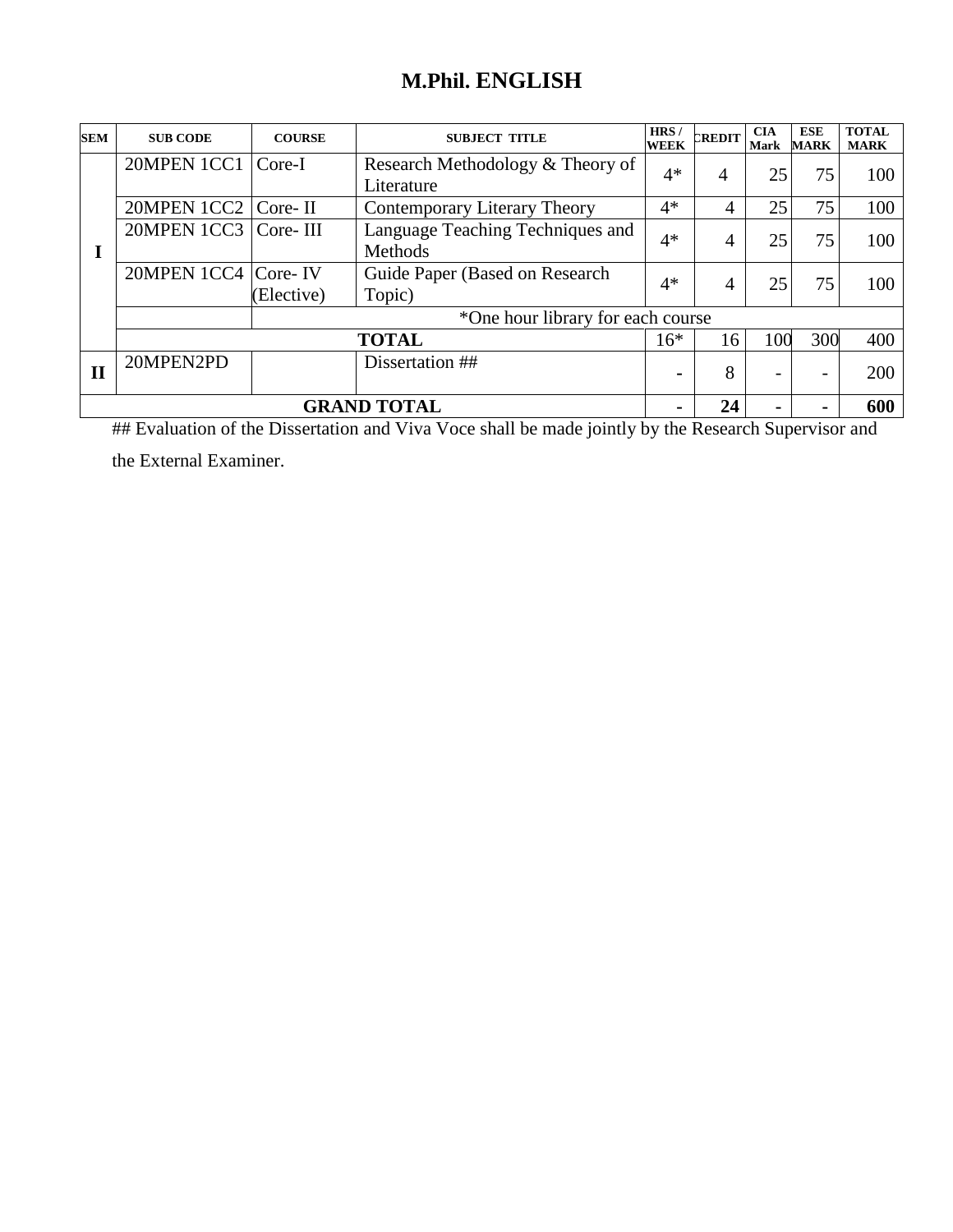| <b>Semester</b> | Code           | Course   | Title of the course                                        | <b>Hours</b> | <b>Credit</b> | Max.<br><b>Marks</b> | Internal<br><b>Marks</b> | <b>External</b><br><b>Marks</b> |
|-----------------|----------------|----------|------------------------------------------------------------|--------------|---------------|----------------------|--------------------------|---------------------------------|
|                 | 20MPEN1<br>CC1 | Core - I | <b>Research Methodology</b><br>and Theory of<br>Literature |              |               | 100                  | 25                       | 75                              |

#### **Unit-I Philosophy of Research 12 Hours**

The Philosophy, Meaning and Definition of Research - Research in Literature Textual criticism - Literary History

# **# Review of Literature #**

#### **Unit-II Mechanics of Research 12 Hours**

Conventions and Mechanics of thesis writing - Structure of the thesis - Use of quotations - From the First Draft to the Final copy - E-learning Research **# The Art of taking notes #**

#### **Unit-III The Language and Style of Thesis Writing 12 Hours**

Different kinds of Discourse – Narrative, Argumentative, Exposition, and Description – Style of Thesis Writing **# Principles governing effective thesis writing #**

# **Unit-IV Theory of Literature 12 Hours**

Literature and Biography - Literature and Psychology - Literature and Society - Literature and Ideas - Style and Stylistics - The Nature and Modes of Narrative Fiction **# Literature and other Arts #** 

### **Unit-V Project Proposal – Theory and Practice 12 Hours**

The identification of a Research Problem/Research Gap - The Problems faced by a Research Scholar - Parts of a Project Proposal - Preparing Minor Project Proposals **# Research practices in Major Project #**

#### **#..........# - Self Study Portion: Questions are not to be taken from self-study Portion.**

#### **Text Books:**

**Unit-I TB 1 -** Joseph Gibaldi: MLA Handbook. 8 th Edition. London. Penguin Books.  **TB 2 -** G. Watson: The Literary Critics. London: Hogarth Press, 1962.

- **Unit-II TB 3** Anderson: Thesis and Assignment Writing.
- **Unit-III TB 4 -** Brooks and Warren: Modern Rhetoric. New York: Harcourt Brace,1972

**Unit-IV TB 5** - Wellek and Warren: Theory of Literature. Penguin Books,1949.

**Unit-V TB 6** - David Lodge: Modes of Modern Writing. London. Penguin Books.

- 1. **F**.W. Batson: The Scholar Critic: An Introduction to Literary Research
- 2. J. Thorpe: Aims and Methods of Scholarships in Modern Language and Literature.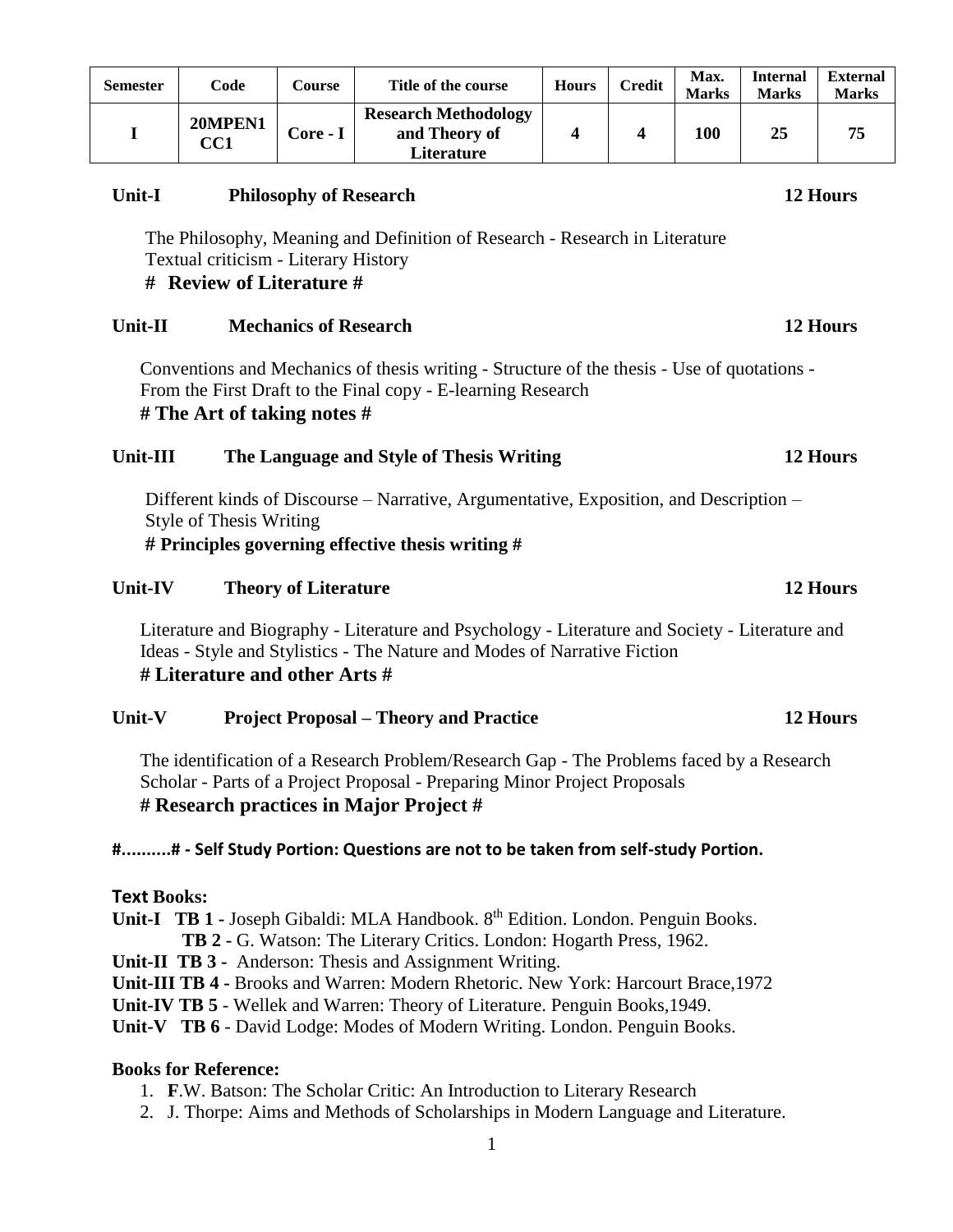- 3. G. Watson; The Literary Thesis
- 4. F.W. Bateson; The Scholar Critic
- **5.** James Thorpe: Aims and Methods of Scholarships in Modern Language and Literature.

### **Web Sources:**

- 1. <https://maenglishpdfworld.blogspot.com/2018/04/research-methodology.html>
- 2. [https://www.questia.com/library/literature/literary-themes-and-topics/psychology-and](https://www.questia.com/library/literature/literary-themes-and-topics/psychology-and-literature)[literature](https://www.questia.com/library/literature/literary-themes-and-topics/psychology-and-literature)

**Relationship Matrix for Course Outcomes, Programme Outcomes and Programme Specific Outcomes**:

| <b>Semester</b><br>Code   |                  | <b>Title of the Paper</b> |                 |                                                                          | <b>Hours</b>    |                           | <b>Credits</b>   |                  |             |                  |  |
|---------------------------|------------------|---------------------------|-----------------|--------------------------------------------------------------------------|-----------------|---------------------------|------------------|------------------|-------------|------------------|--|
|                           | 20MPEN1CC1       |                           |                 | <b>Research</b><br><b>Methodology</b> and<br><b>Theory of Literature</b> |                 | 4                         |                  | 4                |             |                  |  |
| Course                    |                  | Programme Outcomes        |                 |                                                                          |                 | <b>Programme Outcomes</b> |                  |                  |             |                  |  |
| Outcomes                  | (POs)            |                           |                 |                                                                          |                 | (PSO <sub>S</sub> )       |                  |                  |             |                  |  |
| (COS)                     |                  |                           |                 |                                                                          |                 |                           |                  |                  |             |                  |  |
|                           | PO <sub>1</sub>  | PO <sub>2</sub>           | PO <sub>3</sub> | PO <sub>4</sub>                                                          | PO <sub>5</sub> | PSO <sub>1</sub>          | PSO <sub>2</sub> | PSO <sub>3</sub> | <b>PS04</b> | PSO <sub>5</sub> |  |
| CO <sub>1</sub>           | ✓                | ✓                         | v               | ✓                                                                        | ✓               | ✓                         | ✓                | ✓                |             |                  |  |
| CO <sub>2</sub>           | ✓                | ✓                         | √               |                                                                          | ✓               | ✓                         | ✓                | $\checkmark$     |             |                  |  |
| CO <sub>3</sub>           | ✓                | ✓                         | $\checkmark$    | √                                                                        | ✓               | √                         | ✓                | $\checkmark$     |             |                  |  |
| CO <sub>4</sub>           | ✓<br>✓<br>✓<br>✓ |                           |                 | $\checkmark$                                                             | ✓               | $\checkmark$              | $\checkmark$     | ✓                |             |                  |  |
| CO <sub>5</sub>           | ✓<br>v           |                           |                 | ✓                                                                        | ✓               | ✓                         |                  |                  |             |                  |  |
| The number of matches= 47 |                  |                           |                 | <b>Relationship = Very high</b>                                          |                 |                           |                  |                  |             |                  |  |

**Prepared by:**<br>
1. Dr. A. Mohamed Ibraheem<br>
1. Dr. A. Mohamed Ibraheem<br> **Checked by:**<br> **Checked by:** 1. Dr. A. Mohamed Ibraheem

2. Dr. Abdul Mohamed Ali Jinnah

Note:

| Mapping        | 1-29%     | 30-59%    | 60-69%   | 70-89% | 90-100%   |
|----------------|-----------|-----------|----------|--------|-----------|
| <b>Matches</b> | $1 - 14$  | $15 - 29$ | $30-34$  | 35-44  | 45-50     |
| Relationship   | Very poor | Poor      | Moderate | High   | Very high |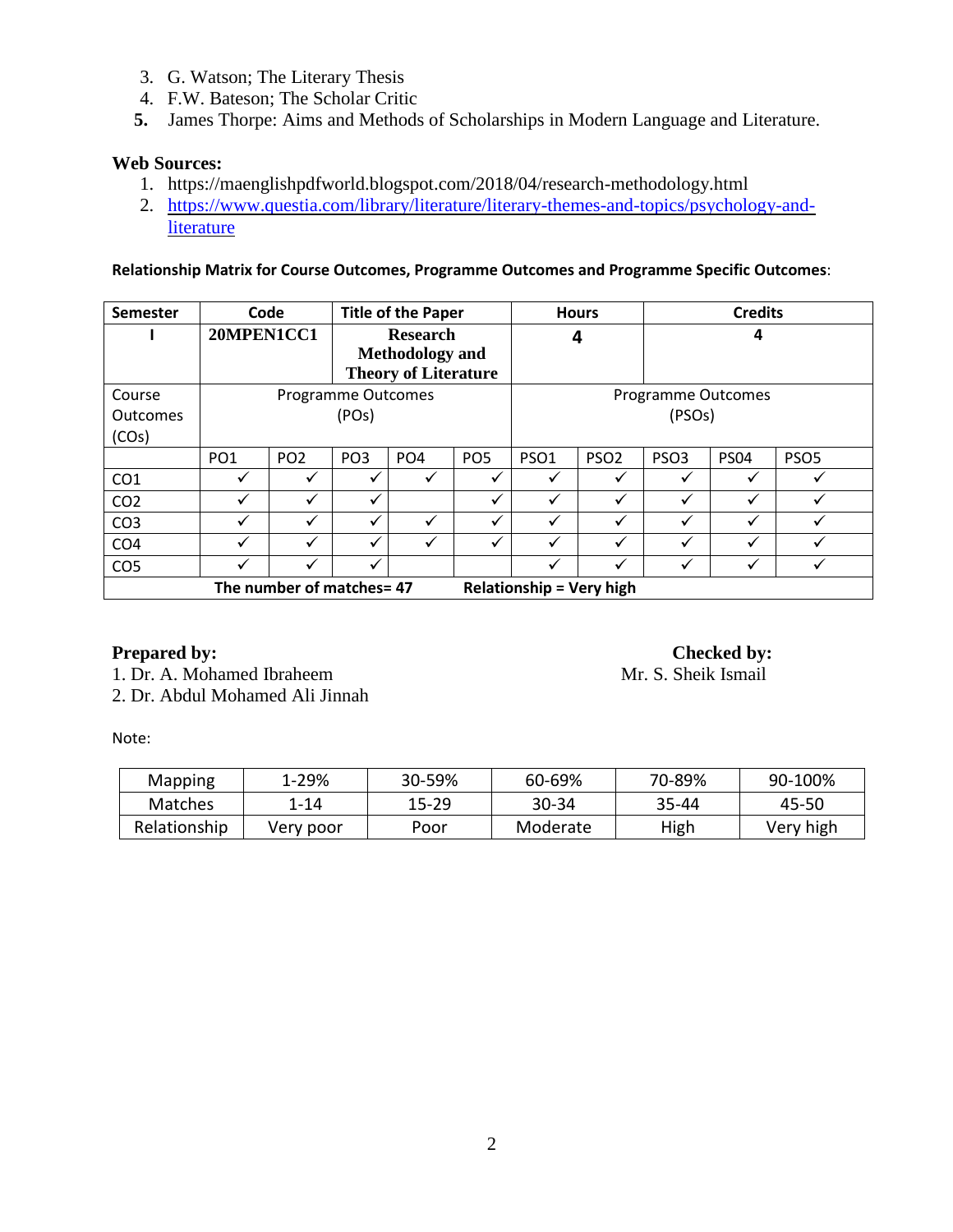| <b>Semester</b> | Code           | Course         | Title of the course                    | <b>Hours</b> | <b>Credit</b> | Max.<br><b>Marks</b> | <b>Internal</b><br><b>Marks</b> | <b>External</b><br><b>Marks</b> |
|-----------------|----------------|----------------|----------------------------------------|--------------|---------------|----------------------|---------------------------------|---------------------------------|
|                 | 20MPEN<br>1CC2 | <b>Core-II</b> | Contemporary<br><b>Literary Theory</b> |              |               | 100                  | 25                              |                                 |

At the end of the course, the scholars will be able to,

- 1. Demonstrate an evaluative understanding of critical Theory.
- 2. Gain Awareness of close reading and interpretation of texts.
- 3. Debate the native of critical Theory based on comparative analysis
- 4. Examine historical context for the development of literary theory.
- 5. Strengthen interpretative methodologies and creative practices.

| Unit-I                     |                          |                                  | 12 Hours |
|----------------------------|--------------------------|----------------------------------|----------|
| Viktor Shklovsky           | $\equiv$                 | Art as Technique                 |          |
| Roman Jakobson             | $\sim$                   | Two Aspects of Language          |          |
| E.D. Hirsch                | $\overline{\phantom{a}}$ | Three Dimensions of Hermeneutics |          |
| #<br><b>Roland Barthes</b> | $\blacksquare$           | From Work to Text #              |          |

| Unit-II                   |                | 12 Hours                               |
|---------------------------|----------------|----------------------------------------|
| Maud Bodkin               | $\blacksquare$ | A Study of the Ancient Mariner         |
| <b>Stanley Fish</b>       | $\overline{a}$ | Is There a Text in this Class          |
| <b>Ernest Jones</b>       | $\sim$         | Hamlet and Oedipus.                    |
| #<br><b>Judith Butler</b> | $\blacksquare$ | Imitation and Gender Insubordination # |

| Unit-III        |                          | 12 Hours                                                    |
|-----------------|--------------------------|-------------------------------------------------------------|
| Jonathan Culler | $\sim$                   | <b>Structuralism and Literature</b>                         |
| Jacques Derrida | $\overline{\phantom{a}}$ | Structure, Sign and Play in the Discourse of Human Sciences |
| George Lukacs   | $\sim$                   | The Historical Novel                                        |
|                 |                          | Montin Hoidegger, Identity and Difference #                 |

# **# Martin Heidegger- Identity and Difference #**

| Unit-IV       |   |                        |                          | 12 Hours                                                                      |
|---------------|---|------------------------|--------------------------|-------------------------------------------------------------------------------|
|               |   | J.F. Lyotard           |                          | The Post Modern Condition                                                     |
|               |   | <b>Edward Said</b>     |                          | Crisis (In Orientalism)                                                       |
|               |   | Gillian Beer           | $\overline{\phantom{a}}$ | Representing Women: Re-presenting the past from The<br><b>Feminist Reader</b> |
|               | # | <b>Michel Foucault</b> | $\blacksquare$           | The History of Sexuality #                                                    |
| <b>Unit-V</b> |   |                        |                          | 12 Hours                                                                      |
|               |   | Louis A Montrose       |                          | The Poetics and Politics of Culture                                           |
|               |   | Cynthia Dietering      |                          | The Post natural Novel: Toxic Consciousness in                                |
|               |   |                        |                          | Fiction of the 1980's.                                                        |
|               |   | Adorno and             |                          |                                                                               |
|               |   | Horkheimer             |                          | The Culture Industry as Mass Deception                                        |
|               |   |                        |                          |                                                                               |

**# Laura Mulvey - Visual Pleasure and Narrative Cinema #**

# **#..........# - Self Study Portion: Questions are not to be taken from self-study Portion.**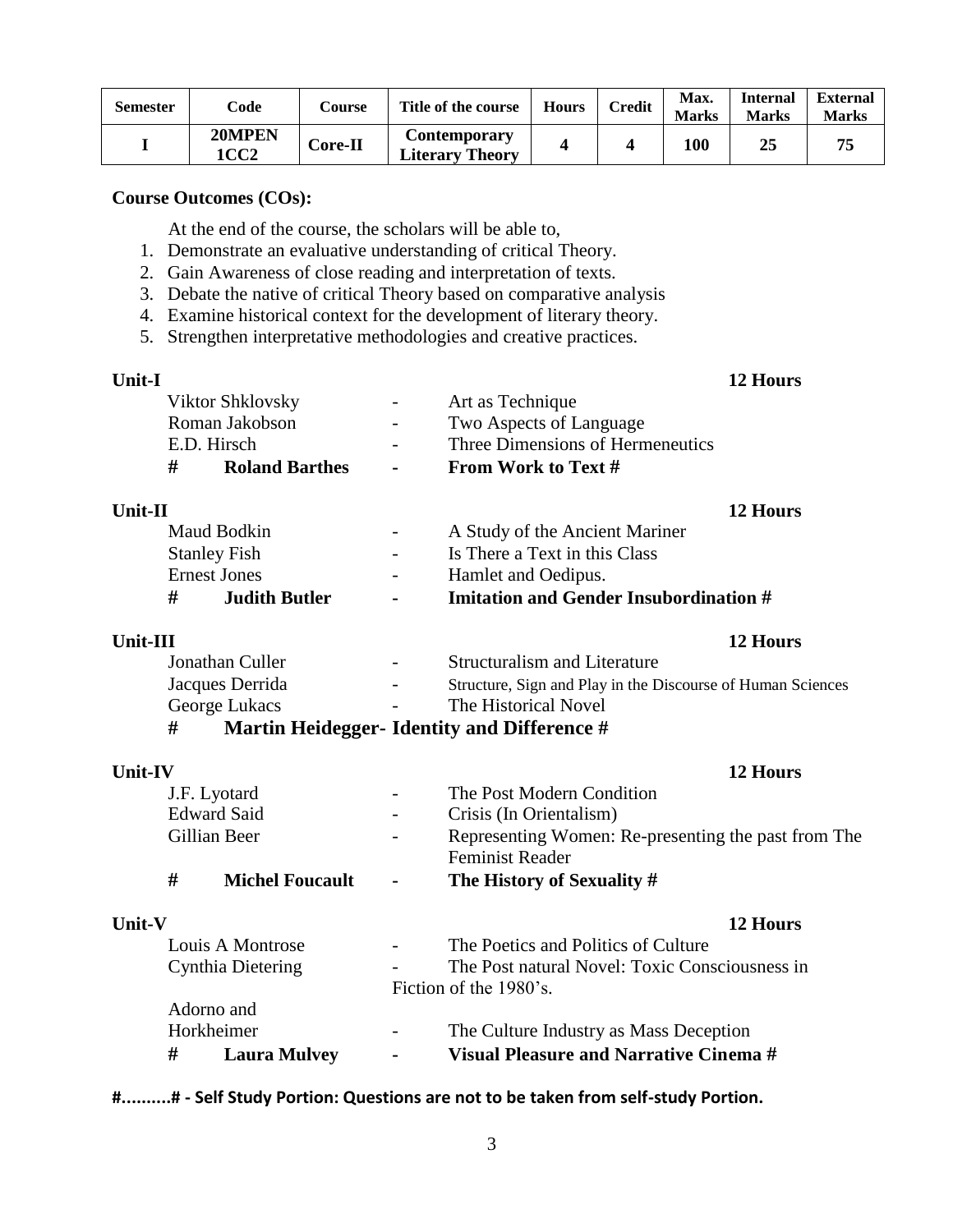# **Text Books:**

| Unit I, II, III TB 1 - Ryan, Michael and Rivkin Julie. Literary Theory: An Anthology, Blackwell |
|-------------------------------------------------------------------------------------------------|
| Publishers, Oxford:2002                                                                         |

Unit IV, V **TB 2** Sethuraman V.S. Contemporary Criticism: An Anthology, Macmillan, Chennai.2008.

### **Books for Reference:**

**1.** Leitch, Vincent: The Norton anthology of Theory and Criticism, Norton, London,2018.

**2.** Gueriu, Wilfred: A Handbook of Critical Approaches to Literature, OUP, New York, 2005

**3.** Eagleton, Terry: Literary Theory: An Introduction University Press, Minnesota, 1996.

4. A Reader's Guide to Contemporary Literary Theory, eds. Raman Selden and Peter Widdowson. Lexington: The U of Kentucky P, 1993.

5. Teaching Contemporary Theory to Undergraduates, eds. Dianne F. Sadoff and William E. Cain. New York: The Modern Language Association of America, 1994.

6. Twentieth-Century Literary Theory, ed. K.M. Newton. London: Macmillan, 1990.

### **Web Sources:**

1. <https://iep.utm.edu/c/>

2. <https://home.wlu.edu/~mayocke/Spanish%20395-98/littheory.html>

#### **Relationship Matrix for Course Outcomes, Programme Outcomes and Programme Specific Outcomes**:

| Semester                  | Code                        |                 |                                               | <b>Title of the Paper</b> |                 | <b>Hours</b>        |                                 | <b>Credits</b>            |             |                  |
|---------------------------|-----------------------------|-----------------|-----------------------------------------------|---------------------------|-----------------|---------------------|---------------------------------|---------------------------|-------------|------------------|
| 20MPEN1CC2                |                             |                 | <b>Contemporary</b><br><b>Literary Theory</b> |                           |                 | 4                   |                                 | 4                         |             |                  |
| Course                    |                             |                 | Programme Outcomes                            |                           |                 |                     |                                 | <b>Programme Outcomes</b> |             |                  |
| <b>Outcomes</b>           |                             |                 | (POs)                                         |                           |                 | (PSO <sub>S</sub> ) |                                 |                           |             |                  |
| (COs)                     |                             |                 |                                               |                           |                 |                     |                                 |                           |             |                  |
|                           | PO <sub>1</sub>             | PO <sub>2</sub> | PO <sub>3</sub>                               | PO <sub>4</sub>           | PO <sub>5</sub> | PSO <sub>1</sub>    | PSO <sub>2</sub>                | PSO <sub>3</sub>          | <b>PS04</b> | PSO <sub>5</sub> |
| CO <sub>1</sub>           | ✓                           | ✓               | ✓                                             | ✓                         |                 | ✓                   | $\checkmark$                    | $\checkmark$              | v           |                  |
| CO <sub>2</sub>           |                             |                 |                                               |                           |                 |                     | $\checkmark$                    | ✓                         |             |                  |
| CO <sub>3</sub>           | ✓                           |                 | ✓                                             | ✓                         |                 |                     | ✓                               | ✓                         |             |                  |
| CO <sub>4</sub>           | ✓<br>✓<br>✓<br>$\checkmark$ |                 |                                               |                           |                 | ✓                   | $\checkmark$                    | ✓                         | v           |                  |
| CO <sub>5</sub>           | ✓<br>✓                      |                 |                                               |                           | ✓               | $\checkmark$        | ✓                               | v                         |             |                  |
| The number of matches= 46 |                             |                 |                                               |                           |                 |                     | <b>Relationship = Very high</b> |                           |             |                  |

### **Prepared by:** Checked by:

1. Dr. M.H.. Mohamed Rafiq 1. Dr. A. Mohamed Mustafa 2. Mr. S. Sheik Ismail

Note:

| <b>Mapping</b> | 1-29%     | 30-59%    | 60-69%   | 70-89% | 90-100%   |
|----------------|-----------|-----------|----------|--------|-----------|
| <b>Matches</b> | $1 - 14$  | $15 - 29$ | 30-34    | 35-44  | 45-50     |
| Relationship   | Very poor | Poor      | Moderate | High   | Very high |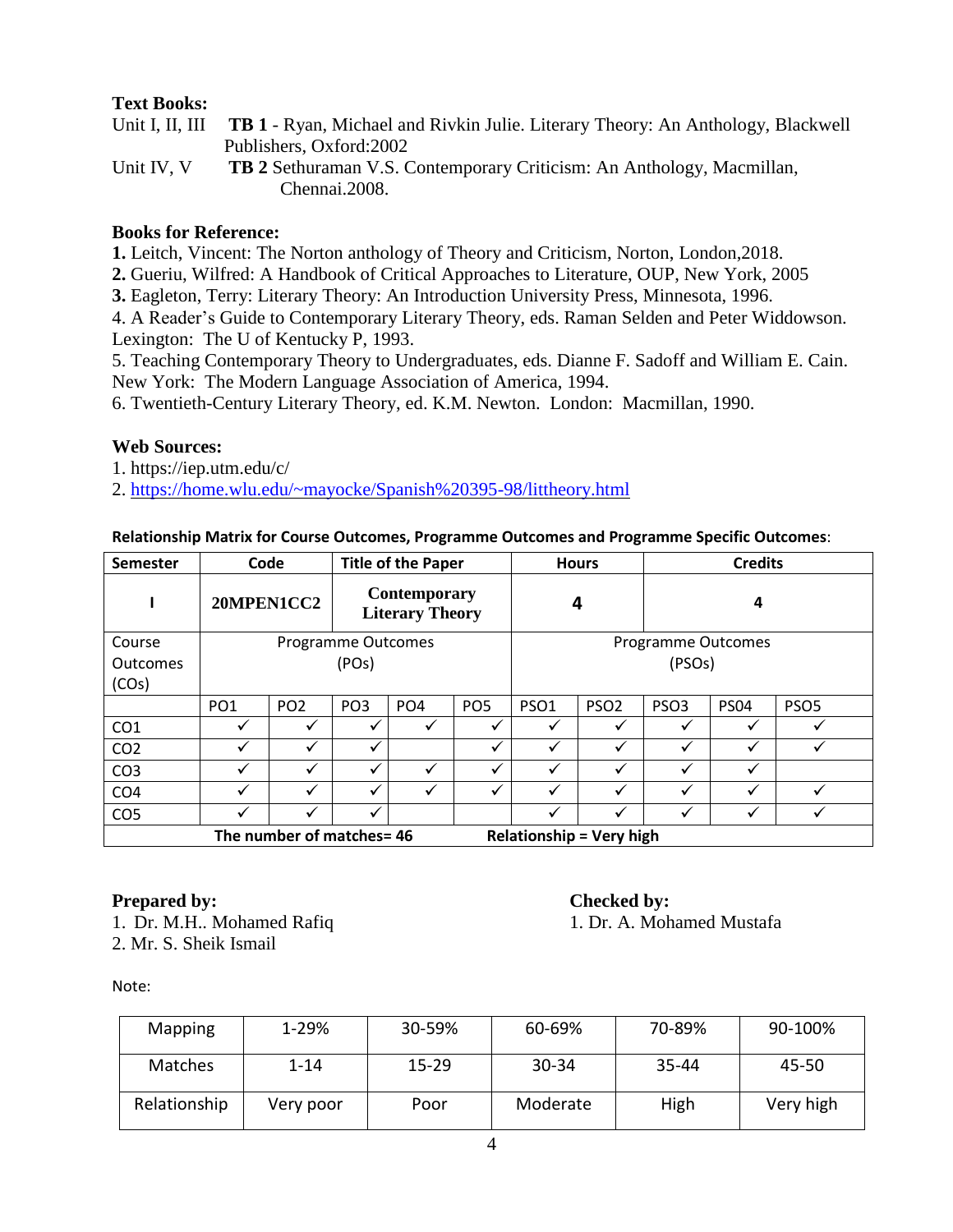| <b>Semester</b> | Code                  | Course   | Title of the course                           | <b>Hours</b> | Credit | Max.<br><b>Marks</b> | <b>Internal</b><br><b>Marks</b> | <b>External</b><br><b>Marks</b> |
|-----------------|-----------------------|----------|-----------------------------------------------|--------------|--------|----------------------|---------------------------------|---------------------------------|
|                 | 20MPEN<br><b>1CC3</b> | Core-III | <b>Teaching and</b><br><b>Learning Skills</b> |              |        | 100                  | 25                              |                                 |

At the end of the course, the scholars will be able to,

- 1. To Facilitate the acquisition of language skills for classroom teaching.
- 2. Comprehend the planning and implementation of humanistic approaches in the class room
- 3. Understand key issues involved in the teacher- student dynamics.
- 4. To ease access to teaching technology and ICT.
- 5. Take cognizance of instructional methodology in language acquisition.

#### **Unit-I 12 Hours**

- 1. ICT (Information and Communication Technology) in Education An overview – ICT in Language Teaching
- 2. Internet sources of teaching resources
- 3. Preparation of Power Point presentations
- 4. Online teaching Web based learning

# **# Uses of Technology that support pupils with special educational needs #**

#### **Unit-II 12 Hours**

- 1. Communication its types barriers to communication Importance of Communication
- 2. Dyadic Communication Face to Face Conversation, Telephonic Conversation, Interviews, Instruction, Dictation.

### **# Selection and use of Instructional Media #**

- 1. Interpersonal Skills, Presentation Skills, Business Correspondence, Group Dynamics.
- 2. Meetings, Seminars and Conferences. **# Professional Growth #**

### **Unit-IV 12 Hours**

- 1. Teaching Technology for Large groups
- 2. Teaching for small groups Individualized learning and teaching.

**# Guidance and counselling in Higher Education #**

- 1. Teaching Technology Designs
- 2. Classroom Management. **# Remedial Teaching #**

### **#..........# - Self Study Portion: Questions are not to be taken from self-study Portion.**

# **Text Books:**

**Unit I, II** TB-1 **Educational Technology Expanding Our Vision. R.C. Krishnamurthy**

### **Unit-III 12 Hours**

#### **Unit-V 12 Hours**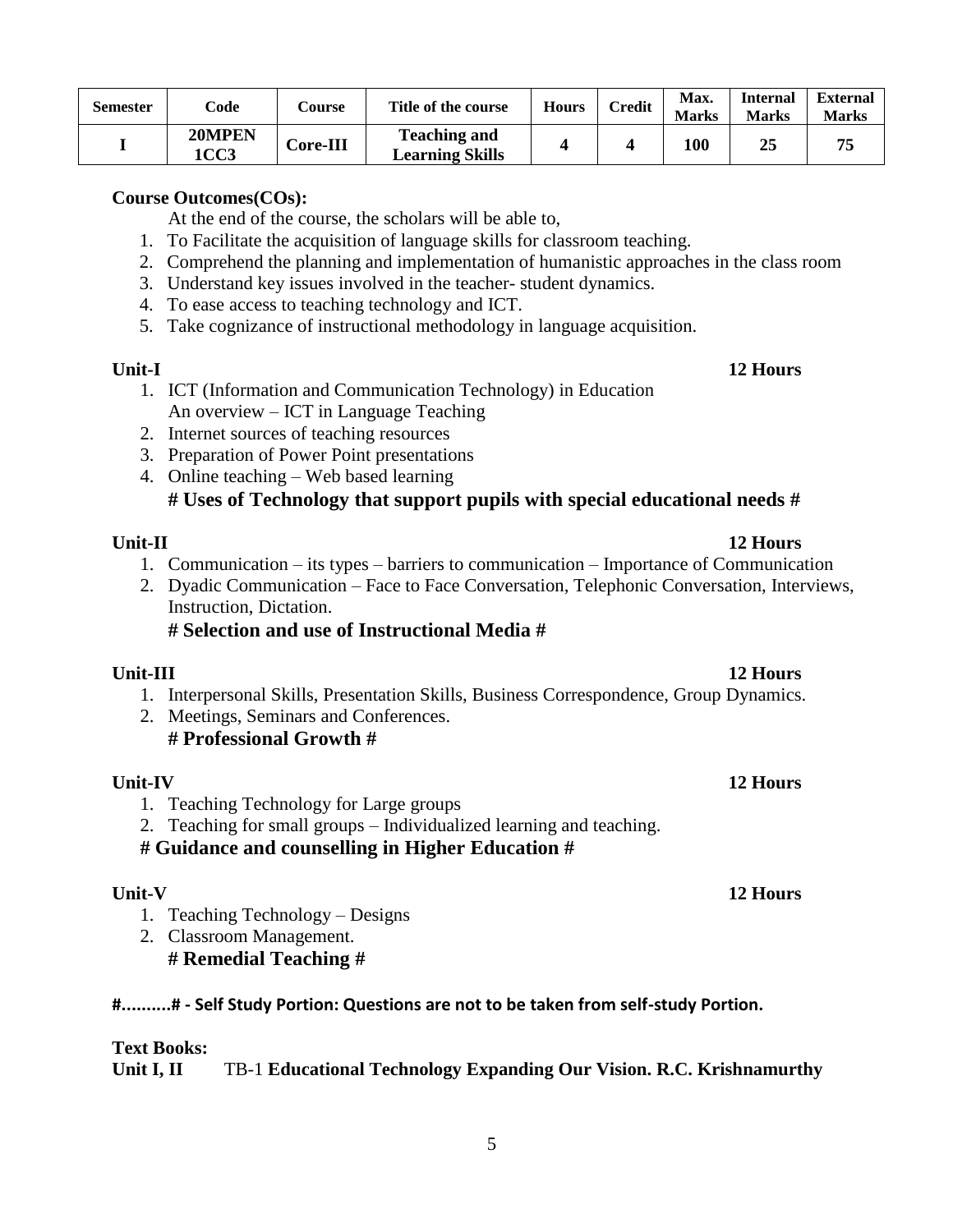(Authors Press) Chapters 2,3&7.

- Unit III, IV **TB-2** Developing Communication Skills. Krishna Mohan, Meena Banerji (Macmillan India Ltd.) Chapters 1,4,5&6
- Unit V **TB-3** Mass Communication in India. Keval J. Kumar (Jaico Publishing House) **TB-4 Success** through Soft Skills. Prof.G. Ravindran, Prof. S.P>B> Elango, Dr. L. Arockiam. (Institute for Communication & Technology, Trichy)

# **Books for References:**

- 1. Corporate Soft Skills. Sarvesh Gulati (Rupa &Co) Chapter 3.
- 2. Teaching Technology for College Teachers. E.G. Vedanayagam (Sterling Publishers Pvt. Ltd) Chapters 4,5,6&8
- 3. Richards Jack C, Approaches and Methods in Language Teaching, Cambridge, 2016.
- 4. ICT and Special Educational Needs: A Tool for Inclusion. Lari Florian and John Hegarly. Open University Press, 2004.

# **Web Sources:**

1.<https://www.instructables.com/How-to-Create-a-PowerPoint-Presentation/>

2. [https://www.toppr.com/guides/business-correspondence-and-reporting/communication/barriers-in](https://www.toppr.com/guides/business-correspondence-and-reporting/communication/barriers-in-communication/)[communication/](https://www.toppr.com/guides/business-correspondence-and-reporting/communication/barriers-in-communication/)

# **Relationship Matrix for Course Outcomes, Programme Outcomes and Programme Specific Outcomes**:

| Semester                                                     | Code            |                 |                                                                     | <b>Title of the Paper</b> |                 | <b>Hours</b>        |                  | <b>Credits</b>     |             |                  |
|--------------------------------------------------------------|-----------------|-----------------|---------------------------------------------------------------------|---------------------------|-----------------|---------------------|------------------|--------------------|-------------|------------------|
|                                                              | 20MPEN1CC3      |                 | <b>Language Teaching</b><br><b>Techniques and</b><br><b>Methods</b> |                           |                 | 4                   | 4                |                    |             |                  |
| Course                                                       |                 |                 | Programme Outcomes                                                  |                           |                 |                     |                  | Programme Outcomes |             |                  |
| <b>Outcomes</b>                                              | (POs)           |                 |                                                                     |                           |                 | (PSO <sub>S</sub> ) |                  |                    |             |                  |
| (COs)                                                        |                 |                 |                                                                     |                           |                 |                     |                  |                    |             |                  |
|                                                              | PO <sub>1</sub> | PO <sub>2</sub> | PO <sub>3</sub>                                                     | PO <sub>4</sub>           | PO <sub>5</sub> | PSO <sub>1</sub>    | PSO <sub>2</sub> | PSO <sub>3</sub>   | <b>PS04</b> | PSO <sub>5</sub> |
| CO <sub>1</sub>                                              | ✔               | ✓               |                                                                     | $\checkmark$              |                 | ✓                   |                  | ✓                  |             |                  |
| CO <sub>2</sub>                                              | ✓               | ✓               | ✓                                                                   |                           | $\checkmark$    | ✓                   | ✓                | $\checkmark$       | ✓           |                  |
| CO <sub>3</sub>                                              |                 | ✓               |                                                                     | ✓                         |                 | ✓                   |                  | $\checkmark$       | v           |                  |
| CO <sub>4</sub>                                              | ✓               | ✓               | ✓                                                                   | ✓                         |                 | ✓                   | ✓                | ✓                  | ✓           |                  |
| CO <sub>5</sub>                                              | $\checkmark$    | ✓               | ✓                                                                   | ✓                         |                 | ✓                   | ✓                | $\checkmark$       | ✓           |                  |
| The number of matches= 48<br><b>Relationship = Very high</b> |                 |                 |                                                                     |                           |                 |                     |                  |                    |             |                  |

Prepared by: Checked by:

1. Dr. A. Ajmal khaan Dr. A. Mohamed Ibraheem

2. Dr. H. Jamesha Mohideen

# **Note:**

| Mapping        | 1-29%     | 30-59%    | 60-69%   | 70-89% | 90-100%   |
|----------------|-----------|-----------|----------|--------|-----------|
| <b>Matches</b> | 1-14      | $15 - 29$ | 30-34    | 35-44  | 45-50     |
| Relationship   | Very poor | Poor      | Moderate | High   | Very high |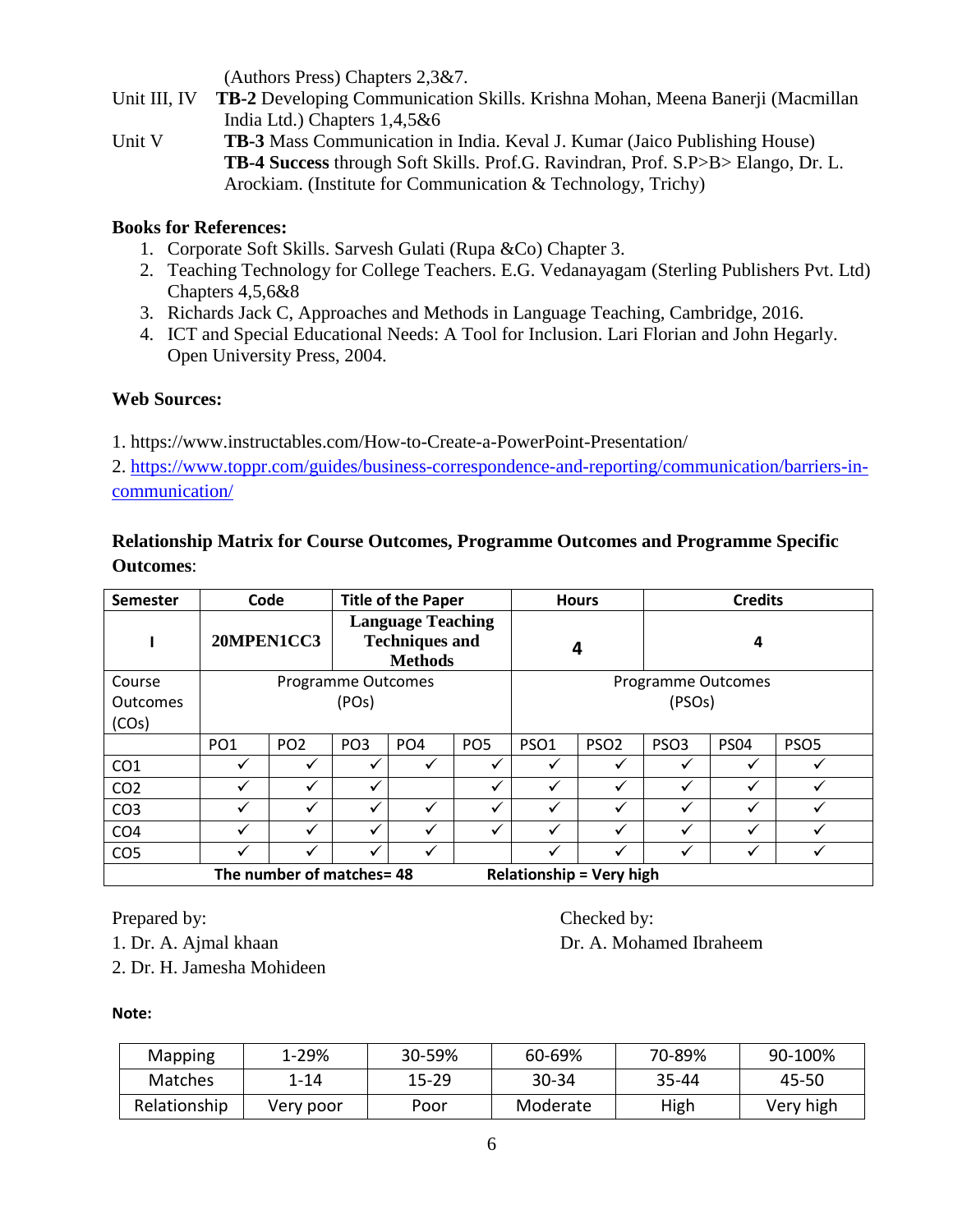| <b>Semester</b> | Code           | Course  | Title of the course                                      | <b>Hours</b> | Credit | Max.<br><b>Marks</b> | <b>Internal</b><br><b>Marks</b> | <b>External</b><br><b>Marks</b> |
|-----------------|----------------|---------|----------------------------------------------------------|--------------|--------|----------------------|---------------------------------|---------------------------------|
|                 | 20MPEN<br>1CC4 | Core-IV | Guide Paper –<br><b>Indian English</b><br><b>Fiction</b> |              |        | 100                  | 25                              | 75                              |

At the end of the course, the scholars will be able to,

- 1. Provide a comprehensive realization of Indian English fiction.
- 2. Analyse the literary ground covered in major literary histories, anthologies and critical discussions
- 3. Make the Researchers questions of nation, secularism, caste, gender, region and identity inherent in the writings.
- 4. View Indian English fiction in its socio-cultural and political contexts.
- 5. Understand the didacticism and ethical value contained in Indian classical literature.

| Unit I         | Origin and Development of Indian English Fiction                             |
|----------------|------------------------------------------------------------------------------|
| Unit II        | Life and works of Select Author                                              |
| Unit III       | Critical Analysis of the first text with the focus on Themes and Techniques  |
| <b>Unit IV</b> | Critical Analysis of the second text with the Focus on Themes and Techniques |
| <b>Unit V</b>  | Conclusion.                                                                  |

- 1. Iyengar, Srinivasa, K. R: Indian writing in English, New Delhi: Sterling, 1987.
- 2. Bhattacharya, Sajalkumar, Sinha Arnab Kumar & Lahiri, Himadri : Indian English Fiction The Fruit Inevitable: A Review Indian, Fiction in English: Mapping the Contemporary Literary Landscape, New Delhi: Creative, 2014.
- 3. Sharma, Shailesh & Prajapati, Ram Avadh: Perspectives on Indian Writing in English: Text and Context Paperback –Adhyayan Publishers & Distributors .2017.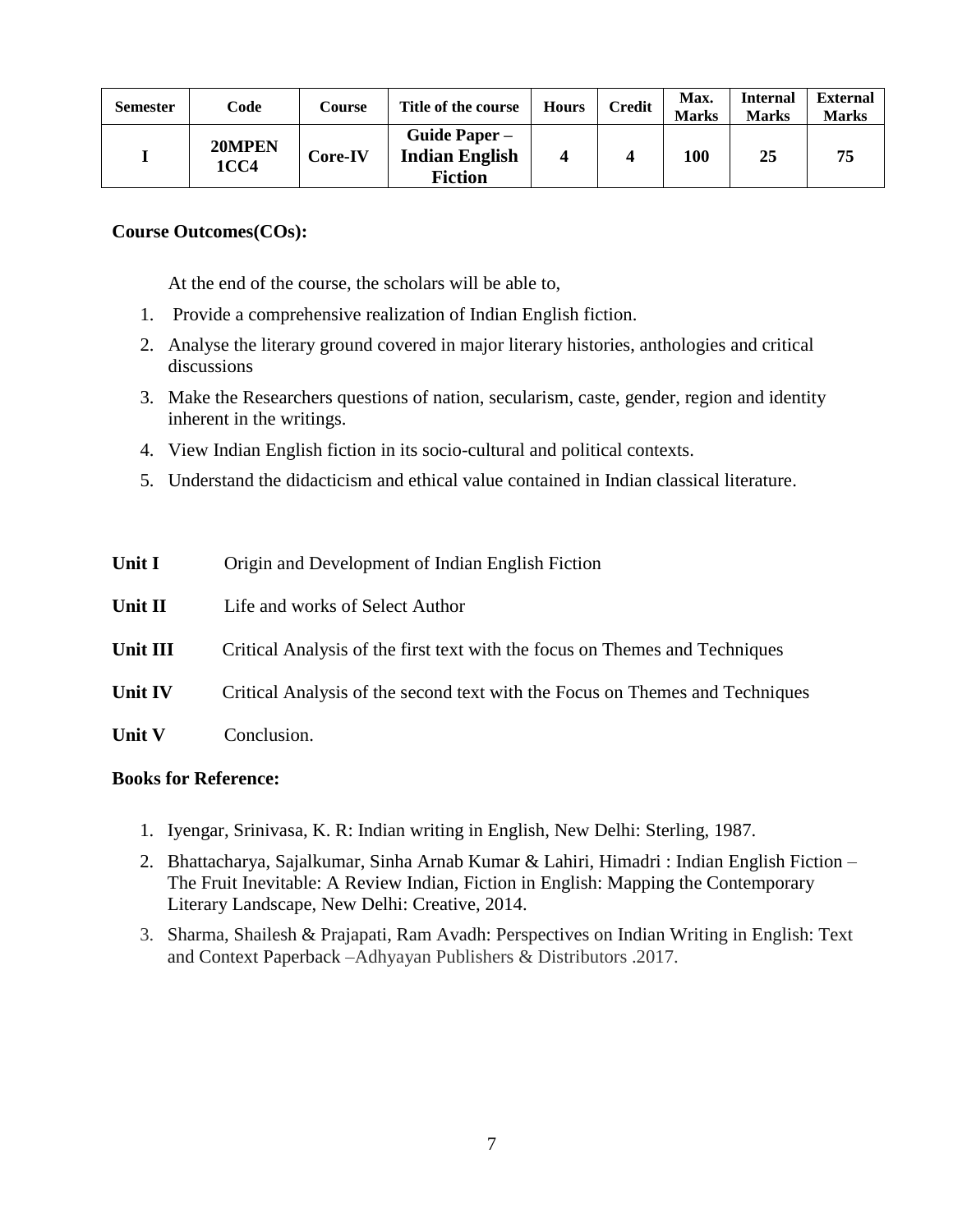| <b>Semester</b> | Code                  | Course  | Title of the course                                           | <b>Hours</b> | <b>Credit</b> | Max.<br><b>Marks</b> | <b>Internal</b><br><b>Marks</b> | <b>External</b><br><b>Marks</b> |
|-----------------|-----------------------|---------|---------------------------------------------------------------|--------------|---------------|----------------------|---------------------------------|---------------------------------|
|                 | 20MPEN<br><b>1CC4</b> | Core-IV | <b>Guide Paper –</b><br>African<br>American<br><b>Fiction</b> |              |               | 100                  | 25                              | 75                              |

At the end of the course, the scholars will be able to,

- 1. Provide a comprehensive realization of African American fiction.
- 2. Analyse the literary ground covered in major literary histories, anthologies and critical discussions.
- 3. Make the Researchers questions of nation, secularism, caste, gender, region and identity inherent in the writings.
- 4. View African American fiction in its socio-cultural and political contexts.
- 5. Understand the didacticism and ethical value contained in African American fiction.

| Unit I                       | History and Development of African American Fiction                          |
|------------------------------|------------------------------------------------------------------------------|
| Unit II                      | Life and works of Select Author                                              |
| Unit III                     | Critical Analysis of the first text with the focus on Themes and Techniques  |
| Unit IV                      | Critical Analysis of the second text with the Focus on Themes and Techniques |
| $\mathbf I$ Init $\mathbf V$ | Conclusion                                                                   |

- **1.** Fruce Dickson D: The Origins of African American Literature- A History of the African American Literary Presence, London: University Press of Virginia, 2001
- **2.** Sundquist, Eric J. The Hammers of Creation: Folk Culture in Modern African-American Fiction (Mercer University Lamar Memorial Lectures),1993.
- 3. Busby, Margaret**,** New Daughters of Africa: An International Anthology of 20th- and 21st-Century Writing by Women of African Descent, it will be a sequel to Daughters of Africa: An International Anthology of Words and Writings by Women of African Descent from the Ancient Egyptian to the Present.